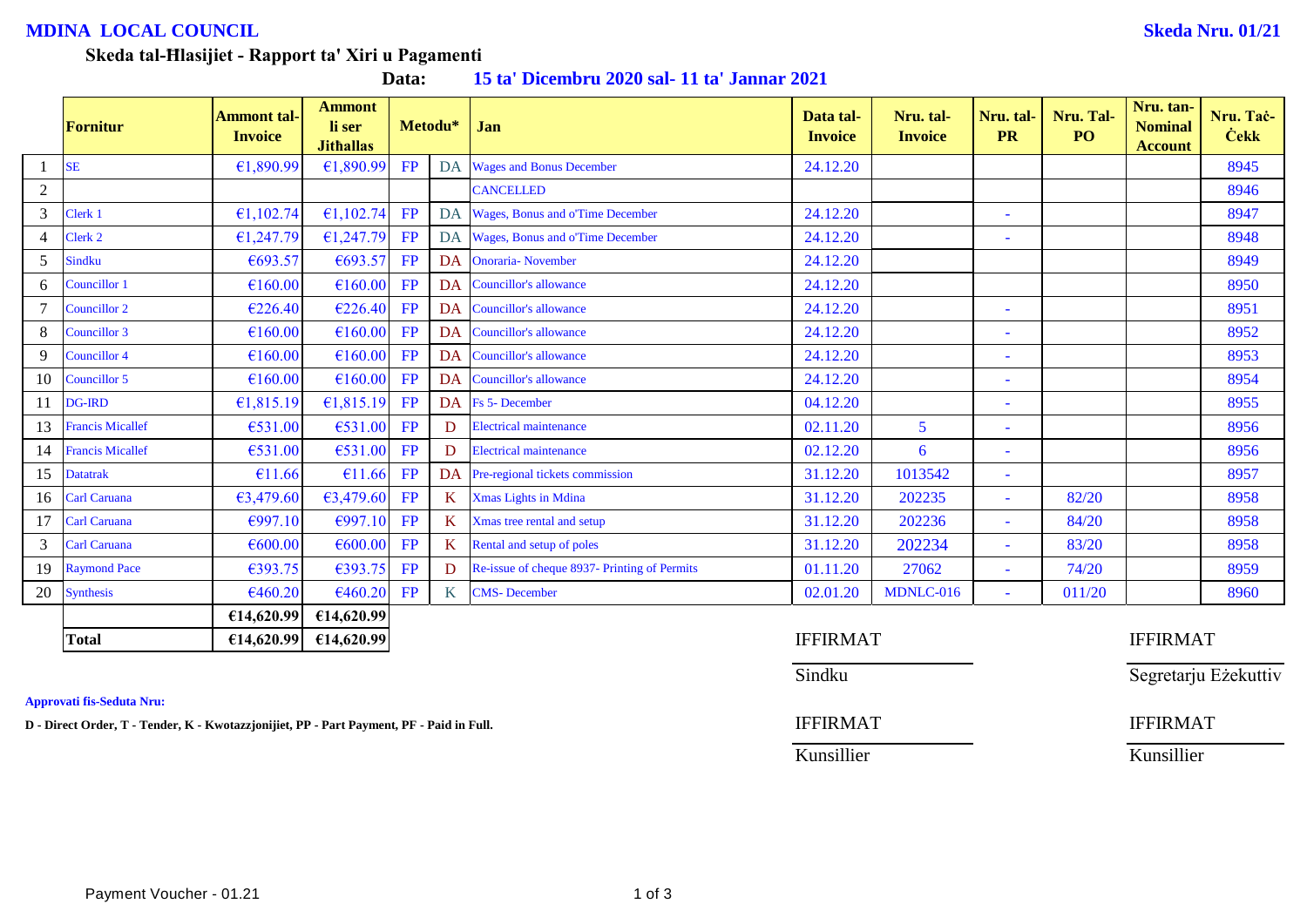## **MDINA LOCAL COUNCIL Skeda Nru. 01/21**

# **Skeda tal-Ħlasijiet - Rapport ta' Xiri u Pagamenti**

**Data: 15 ta' Dicembru 2020 sal- 11 ta' Jannar 2021**

|        | Fornitur                   | <b>Ammont tal-</b><br><b>Invoice</b> | tiffranka  |           | Metodu*          | <b>Deskrizzjoni</b>                        | Data tal-<br><b>Invoice</b> | Nru. tal-<br><b>Invoice</b> | Nru. tal-<br><b>PR</b> | Nru. Tal-<br>PO <sub>1</sub> | Nru. tan-<br><b>Nominal</b><br><b>Account</b> | Nru. Taċ-<br><b>Cekk</b> |
|--------|----------------------------|--------------------------------------|------------|-----------|------------------|--------------------------------------------|-----------------------------|-----------------------------|------------------------|------------------------------|-----------------------------------------------|--------------------------|
| 21     | GO                         | €18.52                               | €18.52     | <b>FP</b> |                  | DA Call charges                            | 03.12.20                    | 71719602                    |                        |                              |                                               | 8961                     |
| $22\,$ | GO                         | €79.22                               | €79.22     | FP        |                  | DA Call charges                            | 03.12.20                    | 71719326                    |                        |                              |                                               | 8961                     |
| 23     | Floorpul                   | €66.96                               | €66.96     | FP        | D                | <b>Cleaning services- November</b>         | 21.12.20                    | <b>MDN/20/11</b>            |                        |                              |                                               | 8962                     |
| $24\,$ | <b>Enemalta</b>            | €233.00                              | €233.00    | FP        |                  | DA Upfate database and Demarcation charges | 01.01.21                    | 1800000047                  |                        |                              |                                               | 8963                     |
| 25     | Melita                     | €36.50                               | €36.50     | FP        | D                | <b>ANPR</b> Internet                       | 01.12.20                    | 110623216                   |                        |                              |                                               | 8964                     |
| 26     | <b>Allied Newspaper</b>    | €43.07                               | €43.07     | FP        | D                | <b>Advert Locality Meeting TOM</b>         | 15.12.20                    | 686065                      |                        |                              |                                               | 8965                     |
| 27     | <b>WasteServ</b>           | €92.98                               | €92.98     | FP        |                  | DA Tipping fees                            | 15.12.20                    | 99290                       |                        |                              |                                               | 8966                     |
| 28     | <b>Arms</b>                | €52.47                               | €52.47     | FP        |                  | DA W & E-Mustering Room                    | 15.12.20                    | 31116150                    |                        |                              |                                               | 8967                     |
| 29     | <b>Arms</b>                | €108.14                              | €108.14    | <b>FP</b> |                  | DA W & E-Howard Gardens                    | 15.12.20                    | 31116149                    |                        |                              |                                               | 8967                     |
| 30     | Intercomp                  | €69.62                               | €69.62     | <b>FP</b> | $K_{\mathbb{R}}$ | <b>Leasing Photocopier</b>                 | 31.12.20                    | 406486                      |                        |                              |                                               | 8968                     |
| 31     | <b>Carmelo Gauci</b>       | €118.00                              | €118.00    | FP        | D                | <b>Collection of Glass-November 20</b>     | 01.12.20                    | $\mathbf 1$                 |                        | 77/20                        |                                               | 8969                     |
| 32     | <b>Charlie Mifsud</b>      | €2,595.12                            | £2,595.12  | <b>FP</b> | T.               | Parks and Gardens December '20             | 03.01.21                    | 1793                        |                        |                              |                                               | 8970                     |
| 33     |                            |                                      |            |           |                  | <b>CANCELLED</b>                           |                             |                             |                        |                              |                                               | 8971                     |
| 34     | <b>Mdina Local Council</b> | €78.71                               | €78.71     | FP        |                  | DA Petty Cash Nov & Dec '20                | 11.01.21                    |                             |                        |                              |                                               | 8972                     |
| 35     |                            |                                      |            | FP        |                  |                                            |                             |                             |                        |                              |                                               |                          |
| 36     |                            |                                      |            | FP        |                  |                                            |                             |                             |                        |                              |                                               |                          |
| 37     |                            |                                      |            | FP        |                  |                                            |                             |                             |                        |                              |                                               |                          |
| 38     |                            |                                      |            | <b>FP</b> |                  |                                            |                             |                             |                        |                              |                                               |                          |
| 39     |                            |                                      |            | <b>FP</b> |                  |                                            |                             |                             |                        |                              |                                               |                          |
| 40     |                            |                                      |            | <b>FP</b> |                  |                                            |                             |                             |                        |                              |                                               |                          |
|        | Sub Total c/f              | €3,592.31                            | 63,592.31  |           |                  |                                            |                             |                             |                        |                              |                                               |                          |
|        | Sub Total b/f              | €14,620.99                           | €14,620.99 |           |                  |                                            |                             |                             |                        |                              |                                               |                          |
|        | <b>Total</b>               | £18,213.30                           | £18,213.30 |           |                  |                                            | <b>IFFIRMAT</b>             |                             |                        |                              | <b>IFFIRMAT</b>                               |                          |

**Approvati fis-Seduta Nru:**

**D** - Direct Order, T - Tender, K - Kwotazzjonijiet, PP - Part Payment, PF - Paid in Full. **IFFIRMAT** IFFIRMAT

Sindku Sindku Segretarju Eżekuttiv

Kunsillier Kunsillier